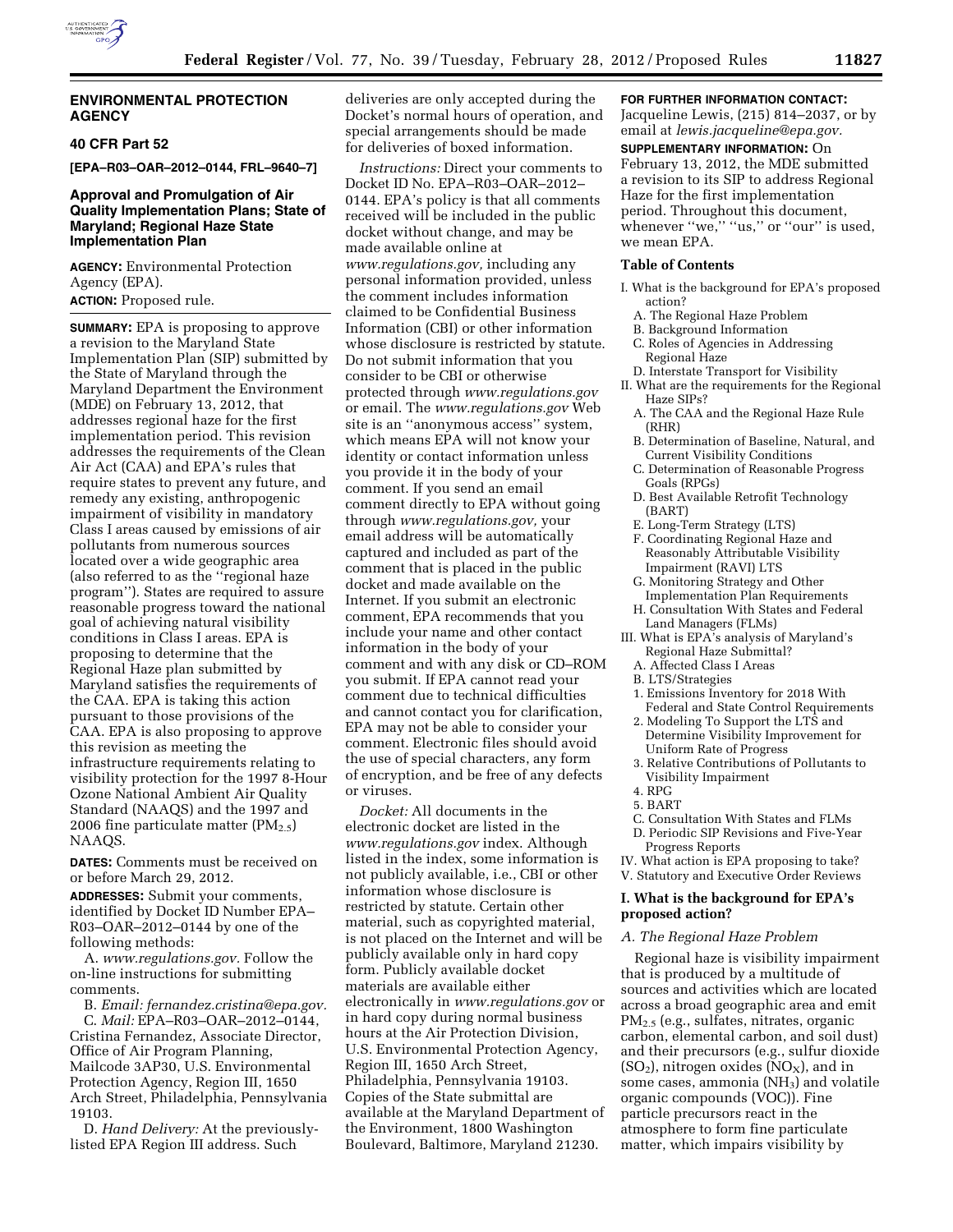scattering and absorbing light. Visibility impairment reduces the clarity, color, and visible distance that one can see. PM2.5 can also cause serious health effects and mortality in humans and contributes to environmental effects such as acid deposition and eutrophication.

Data from the existing visibility monitoring network, the ''Interagency Monitoring of Protected Visual Environments'' (IMPROVE) monitoring network, show that visibility impairment caused by air pollution occurs virtually all the time at most national park and wilderness areas. The average visual range<sup>1</sup> in many Class I areas (i.e., national parks and memorial parks, wilderness areas, and international parks meeting certain size criteria) in the western United States is 100–150 kilometers or about one-half to two-thirds of the visual range that would exist without anthropogenic air pollution. In most of the eastern Class I areas of the United States, the average visual range is less than 30 kilometers or about one-fifth of the visual range that would exist under estimated natural conditions (64 FR 35714, July 1, 1999).

### *B. Background Information*

In section 169A of the 1977 Amendments to the CAA, Congress created a program for protecting visibility in the nation's national parks and wilderness areas. This section of the CAA establishes as a national goal the ''prevention of any future, and the remedying of any existing, impairment of visibility in mandatory Class I Federal areas<sup>2</sup> which impairment results from manmade air pollution.'' On December 2, 1980, EPA promulgated regulations to address visibility impairment in Class I areas that is ''reasonably attributable'' to a single

source or small group of sources, i.e., ''reasonably attributable visibility impairment'' (45 FR 80084). These regulations represented the first phase in addressing visibility impairment. EPA deferred action on regional haze that emanates from a variety of sources until monitoring, modeling, and scientific knowledge about the relationships between pollutants and visibility impairment were improved. Congress added section 169B to the CAA in 1990 to address regional haze issues. EPA promulgated a rule to address regional haze on July 1, 1999 (64 FR 35714), the RHR. The RHR revised the existing visibility regulations to integrate into the regulation provisions addressing regional haze impairment and established a comprehensive visibility protection program for Class I areas. The requirements for regional haze, found at 40 CFR 51.308 and 51.309, are included in EPA's visibility protection regulations at 40 CFR 51.300–309. Some of the main elements of the regional haze requirements are summarized in section II of this notice. The requirement to submit a regional haze SIP applies to all 50 states, the District of Columbia, and the Virgin Islands.3 Section 51.308(b) requires states to submit the first implementation plan addressing regional haze visibility impairment no later than December 17, 2007.

## *C. Roles of Agencies in Addressing Regional Haze*

Successful implementation of the regional haze program will require longterm regional coordination among states, tribal governments, and various federal agencies. As noted above, pollution affecting the air quality in Class I areas can be transported over long distances, even hundreds of kilometers. Therefore, to effectively address the problem of visibility impairment in Class I areas, states need to develop strategies in coordination with one another, taking into account the effect of emissions from one jurisdiction on the air quality in another.

Because the pollutants that lead to regional haze can originate from sources located across broad geographic areas, EPA has encouraged the states and tribes across the United States to address visibility impairment from a regional perspective. Five regional

planning organizations (RPOs) were developed to address regional haze and related issues. The RPOs first evaluated technical information to better understand how their states and tribes impact Class I areas across the country, and then pursued the development of regional strategies to reduce emissions of particulate matter (PM) and other pollutants leading to regional haze.

The Mid-Atlantic Region Air Management Association (MARAMA), the Northeast States for Coordination Air Use Management (NESCAUM), and the Ozone Transport Commission (OTC) established the Mid-Atlantic/Northeast Visibility Union (MANE–VU) regional planning organization. MANE–VU is a collaborative effort of state governments, tribal governments, and various federal agencies established to initiate and coordinate activities associated with the management of regional haze, visibility, and other air quality issues in the Mid-Atlantic and Northeast corridor of the United States. Member states and tribal governments include: Connecticut, Delaware, the District of Columbia, Maine, Maryland, Massachusetts, New Hampshire, New Jersey, New York, Pennsylvania, Penobscot Indian Nation, Rhode Island, St. Regis Mohawk Tribe, and Vermont.

#### *D. Interstate Transport for Visibility*

Sections 110(a)(1) and 110(a)(2)(D)(i)(II) of the CAA require that within three years of promulgation of a NAAQS, a state must ensure that its SIP, among other requirements, ''contains adequate provisions prohibiting any source or other types of emission activity within the state from emitting any air pollutant in amounts which will interfere with measures required to be included in the applicable implementation plan for any other State to protect visibility.'' Similarly, section 110(a)(2)(J) requires that such SIP ''meet the applicable requirements of part C of (Subchapter I) (relating to visibility protection).''

EPA's 2006 Guidance, entitled ''Guidance for State Implementation Plan (SIP) Submissions to Meet Current Outstanding Obligations Under section 110(a)(2)(D)(i) for the 8-Hour Ozone and PM2.5 National Ambient Air Quality Standards,'' recognized the possibility that a state could potentially meet the visibility portions of section  $110(a)(2)(D)(i)(II)$  through its submission of a Regional Haze SIP, as required by sections 169A and 169B of the CAA. EPA's 2009 guidance, entitled ''Guidance on SIP Elements Required Under Sections 110(a)(1) and (2) for the 2006 24-Hour Fine Particle  $(PM_{2.5})$ National Ambient Air Quality Standards

<sup>1</sup> Visual range is the greatest distance, in kilometers or miles, at which a dark object can be

<sup>&</sup>lt;sup>2</sup> Areas designated as mandatory Class I Federal areas consist of national parks exceeding 6000 acres, wilderness areas and national memorial parks exceeding 5000 acres, and all international parks that were in existence on August 7, 1977. 42 U.S.C. 7472(a). In accordance with section 169A of the CAA, EPA, in consultation with the Department of Interior, promulgated a list of 156 areas where visibility is identified as an important value (44 FR 69122, November 30, 1979). The extent of a mandatory Class I area includes subsequent changes in boundaries, such as park expansions. 42 U.S.C. 7472(a). Although states and tribes may designate as Class I additional areas which they consider to have visibility as an important value, the requirements of the visibility program set forth in section 169A of the CAA apply only to ''mandatory Class I Federal areas.'' Each mandatory Class I Federal area is the responsibility of a "Federal Land Manager.'' 42 U.S.C. 7602(i). When we use the term ''Class I area'' in this action, we mean a ''mandatory Class I Federal area.''

<sup>3</sup>Albuquerque/Bernalillo County in New Mexico must also submit a regional haze SIP to completely satisfy the requirements of section  $110(a)(2)$ (D) of the CAA for the entire State of New Mexico under the New Mexico Air Quality Control Act (section 74–2–4).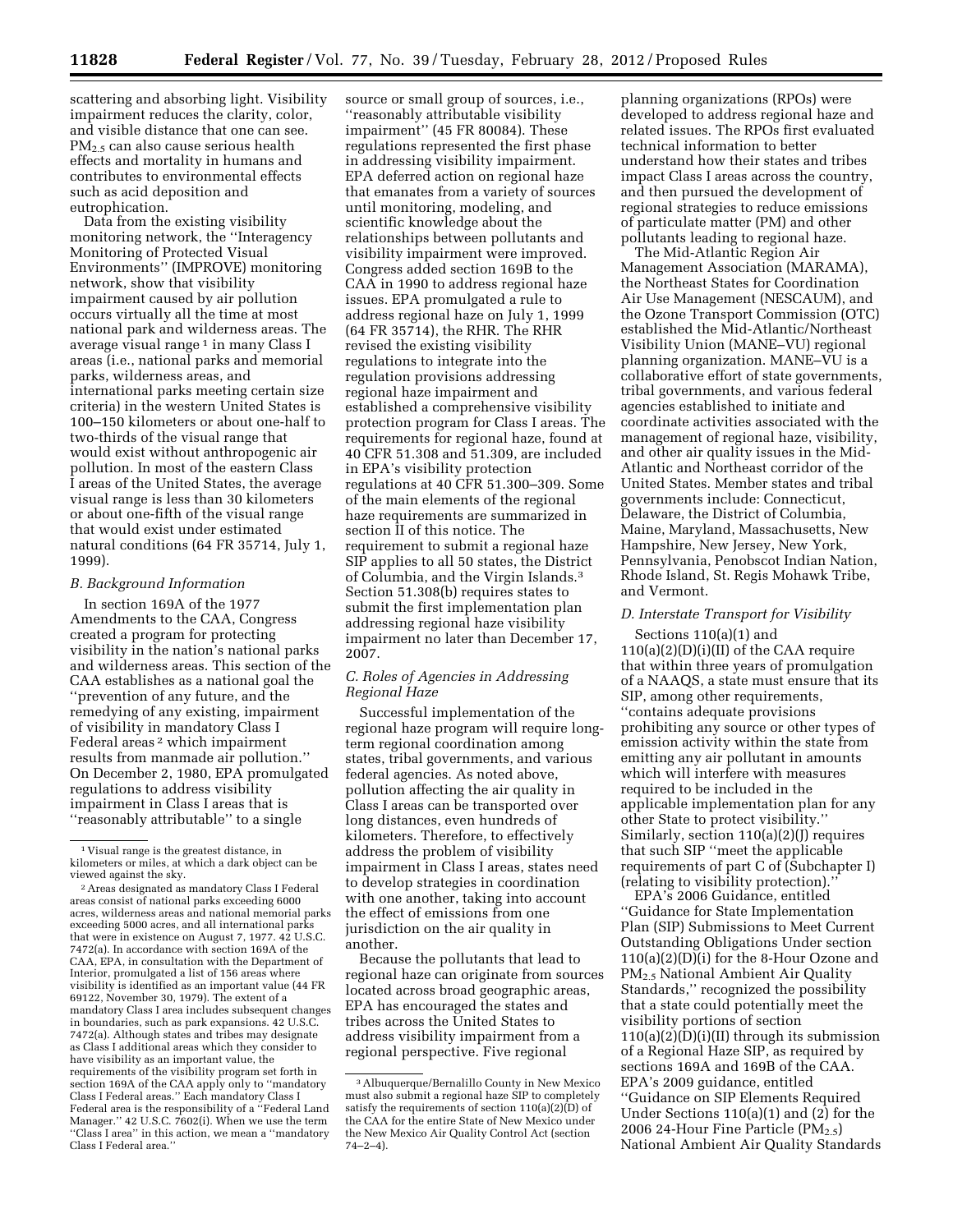(NAAQS),'' recommended that a state could meet such visibility requirements through its Regional Haze SIP. EPA's rationale supporting this recommendation was that the development of the regional haze SIPs was intended to occur in a collaborative environment among the states, and that through this process states would coordinate on emissions controls to protect visibility on an interstate basis. The common understanding was that, as a result of this collaborative environment, each state would take action to achieve the emissions reductions relied upon by other states in their reasonable progress demonstrations under the RHR. This interpretation is consistent with the requirement in the RHR that a state participating in a regional planning process must include ''all measures needed to achieve its apportionment of emission reduction obligations agreed upon through that process.'' 40 CFR 51.308(d)(3)(ii).

The regional haze program, as reflected in the RHR, recognizes the importance of addressing the long-range transport of pollutants for visibility and encourages states to work together to develop plans to address haze. The regulations explicitly require each state to address its ''share'' of the emission reductions needed to meet the reasonable progress goals for neighboring Class I areas. States working together through a regional planning process are required to address an agreed upon share of their contribution to visibility impairment in the Class I areas of their neighbors. 40 CFR 51.308(d)(3)(ii). Given these requirements, appropriate regional haze SIPs will contain measures that will achieve these emissions reductions and will meet the applicable visibility related requirements of section 110(a)(2).

As a result of the regional planning efforts in the MANE–VU, all states in the MANE–VU region contributed information to a Technical Support System (TSS) which provides an analysis of the causes of haze, and the levels of contribution from all sources within each state to the visibility degradation of each Class I area. The MANE–VU states consulted in the development of reasonable progress goals, using the products of this technical consultation process to codevelop their reasonable progress goals for the MANE–VU Class I areas. The modeling done by MANE–VU relied on assumptions regarding emissions over the relevant planning period and embedded in these assumptions were anticipated emissions reductions in

each of the states in MANE–VU, including reductions from BART and other measures to be adopted as part of the state's long term strategy for addressing regional haze. The reasonable progress goals in the regional haze SIPs that have been prepared by the states in the MANE–VU region are based, in part, on the emissions reductions from nearby states that were agreed on through the MANE–VU process.

Maryland submitted a Regional Haze SIP on February 13, 2012, to address the requirements of the RHR and the related visibility requirements set forth in section  $110(a)(2)(D)(i)(II)$  and 110(a)(2)(J). On July 27, 2007, Maryland submitted its original 1997 Ozone NAAQS infrastructure SIP and on April 3, 2008, Maryland submitted its original 1997 PM2.5 NAAQS infrastructure SIP. On July 21, 2010, Maryland submitted an infrastructure SIP for the 2006  $PM_{2.5}$ NAAQS. In its Regional Haze SIP, Maryland indicated that it will meet its obligations related to visibility pursuant to section 110(a)(2) of the CAA, including but not limited to, section  $110(a)(2)(D)(i)(II)$  and  $110(a)(2)(I)$ . While these SIP submittals address the visibility requirements of section 110(a)(2)(D)(i)(II) and 110(a)(2)(J), the February 13, 2012 submittal supersedes these previous submittals. EPA has reviewed Maryland's Regional Haze SIP and, as explained in section IV of this action, proposes to find that Maryland's Regional Haze submittal meets the portions of the requirements of the CAA section 110(a)(2) relating to visibility protection for the 1997 8–Hour Ozone NAAQS and the 1997 and 2006  $PM_{2.5}$ NAAQS.

### **II. What are the requirements for the regional haze SIPs?**

## *A. The CAA and the Regional Haze Rule (RHR)*

Regional haze SIPs must assure reasonable progress towards the national goal of achieving natural visibility conditions in Class I areas. Section 169A of the CAA and EPA's implementing regulations require states to establish long-term strategies for making reasonable progress toward meeting this goal. Implementation plans must also give specific attention to certain stationary sources that were in existence on August 7, 1977, but were not in operation before August 7, 1962, and require these sources, where appropriate, to install BART controls for the purpose of eliminating or reducing visibility impairment. The specific regional haze SIP requirements are discussed in further detail in this notice.

## *B. Determination of Baseline, Natural, and Current Visibility Conditions*

The RHR establishes the deciview as the principal metric or unit for expressing visibility. This visibility metric expresses uniform changes in haziness in terms of common increments across the entire range of visibility conditions, from pristine to extremely hazy conditions. Visibility expressed in deciviews is determined by using air quality measurements to estimate light extinction and then transforming the value of light extinction using a logarithm function. The deciview is a more useful measure for tracking progress in improving visibility than light extinction itself because each deciview change is an equal incremental change in visibility perceived by the human eye. Most people can detect a change in visibility at one deciview.4

The deciview is used in expressing RPGs (which are interim visibility goals towards meeting the national visibility goal), defining baseline, current, and natural conditions, and tracking changes in visibility. The regional haze SIPs must contain measures that ensure ''reasonable progress'' toward the national goal of preventing and remedying visibility impairment in Class I areas caused by anthropogenic air pollution by reducing anthropogenic emissions that cause regional haze. The national goal is a return to natural conditions, i.e., anthropogenic sources of air pollution would no longer impair visibility in Class I areas.

To track changes in visibility over time at each of the 156 Class I areas covered by the visibility program (40 CFR 81.401–437), and as part of the process for determining reasonable progress, states must calculate the degree of existing visibility impairment at each Class I area at the time of each regional haze SIP submittal and periodically review progress every five years midway through each 10-year implementation period. To do this, the RHR requires states to determine the degree of impairment (in deciviews) for the average of the 20% least impaired (''best'') and 20% most impaired (''worst'') visibility days over a specified time period at each of their Class I areas. In addition, states must also develop an estimate of natural visibility conditions for the purpose of comparing progress toward the national goal. Natural visibility is determined by estimating the natural concentrations of pollutants that cause visibility impairment and

<sup>4</sup>The preamble to the RHR provides additional details about the deciview (64 FR 35714, 35725, July 1, 1999).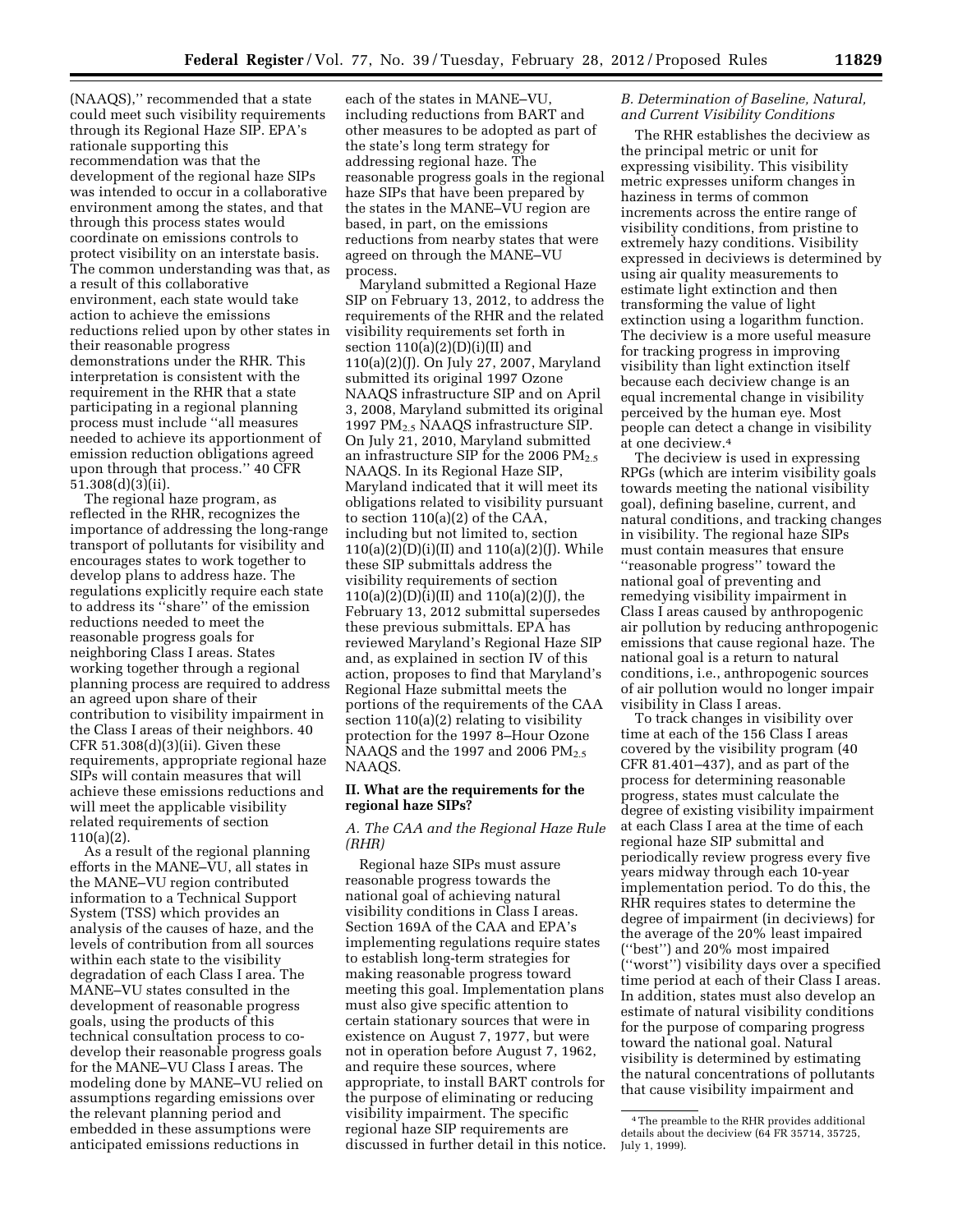then calculating total light extinction based on those estimates. EPA has provided guidance to states regarding how to calculate baseline, natural and current visibility conditions in documents titled, EPA's *Guidance for Estimating Natural Visibility Conditions under the Regional Haze Rule,*  September 2003, (EPA–454/B–03–005 located at *[http://www.epa.gov/ttncaaa1/](http://www.epa.gov/ttncaaa1/t1/memoranda/rh_envcurhr_gd.pdf)  [t1/memoranda/rh](http://www.epa.gov/ttncaaa1/t1/memoranda/rh_envcurhr_gd.pdf)*\_*envcurhr*\_*gd.pdf*), (hereinafter referred to as ''EPA's 2003 Natural Visibility Guidance'') and *Guidance for Tracking Progress Under the Regional Haze Rule,* September 2003, (EPA–454/B–03–004 located at *[http://www.epa.gov/ttncaaa1/t1/](http://www.epa.gov/ttncaaa1/t1/memoranda/rh_tpurhr_gd.pdf)  [memoranda/rh](http://www.epa.gov/ttncaaa1/t1/memoranda/rh_tpurhr_gd.pdf)*\_*tpurhr*\_*gd.pdf*), (hereinafter referred to as ''EPA's 2003 Tracking Progress Guidance'').

For the first regional haze SIPs that were due by December 17, 2007, ''baseline visibility conditions'' were the starting points for assessing ''current'' visibility impairment. Baseline visibility conditions represent the degree of visibility impairment for the 20% least impaired days and 20% most impaired days for each calendar year from 2000 to 2004. Using monitoring data for 2000 through 2004, states are required to calculate the average degree of visibility impairment for each Class I area, based on the average of annual values over the five-year period. The comparison of initial baseline visibility conditions to natural visibility conditions indicates the amount of improvement necessary to attain natural visibility, while the future comparison of baseline conditions to the then current conditions will indicate the amount of progress made. In general, the 2000– 2004 baseline period is considered the time from which improvement in visibility is measured.

## *C. Determination of Reasonable Progress Goals (RPGs)*

The vehicle for ensuring continuing progress towards achieving the natural visibility goal is the submission of a series of regional haze SIPs from the states that establish two RPGs (i.e., two distinct goals, one for the ''best'' and one for the ''worst'' days) for every Class I area for each approximately 10-year implementation period. The RHR does not mandate specific milestones or rates of progress, but instead calls for states to establish goals that provide for ''reasonable progress'' toward achieving natural (i.e., ''background'') visibility conditions. In setting RPGs, states must provide for an improvement in visibility for the most impaired days over the approximately 10-year period of the SIP, and ensure no degradation in visibility

for the least impaired days over the same period.

States have significant discretion in establishing RPGs, but are required to consider the following factors established in section 169A of the CAA and in EPA's RHR at 40 CFR 51.308(d)(1)(i)(A): (1) The costs of compliance; (2) the time necessary for compliance; (3) the energy and non-air quality environmental impacts of compliance; and (4) the remaining useful life of any potentially affected sources. States must demonstrate in their SIPs how these factors are considered when selecting the RPGs for the best and worst days for each applicable Class I area. States have considerable flexibility in how they take these factors into consideration, as noted in EPA's *Guidance for Setting Reasonable Progress Goals under the Regional Haze Program,* (''EPA's Reasonable Progress Guidance''), July 1, 2007, memorandum from William L. Wehrum, Acting Assistant Administrator for Air and Radiation, to EPA Regional Administrators, EPA Regions 1–10 (pp. 4–2, 5–1). In setting the RPGs, states must also consider the rate of progress needed to reach natural visibility conditions by 2064 (referred to as the ''uniform rate of progress'' or the ''glidepath'') and the emission reduction measures needed to achieve that rate of progress over the 10-year period of the SIP. Uniform progress towards achievement of natural conditions by the year 2064 represents a rate of progress which states are to use for analytical comparison to the amount of progress they expect to achieve. In setting RPGs, each state with one or more Class I areas (''Class I state'') must also consult with potentially ''contributing states,'' i.e., other nearby states with emission sources that may be affecting visibility impairment at the Class I state's areas. 40 CFR 51.308(d)(1)(iv).

## *D. Best Available Retrofit Technology (BART)*

Section 169A of the CAA directs states to evaluate the use of retrofit controls at certain larger, often uncontrolled, older stationary sources in order to address visibility impacts from these sources. Specifically, section 169A(b)(2)(A) of the CAA requires states to revise their SIPs to contain such measures as may be necessary to make reasonable progress towards the natural visibility goal, including a requirement that certain categories of existing major stationary sources 5 built between 1962

and 1977 procure, install, and operate the ''Best Available Retrofit Technology'' as determined by the state. Under the RHR, states are directed to conduct BART determinations for such ''BART-eligible'' sources that may be anticipated to cause or contribute to any visibility impairment in a Class I area. Rather than requiring source-specific BART controls, states also have the flexibility to adopt an emissions trading program or other alternative program as long as the alternative provides greater reasonable progress towards improving visibility than BART.

On July 6, 2005, EPA published the *Guidelines for BART Determinations Under the Regional Haze Rule* at Appendix Y to 40 CFR part 51 (hereinafter referred to as the ''BART Guidelines'') to assist states in determining which of their sources should be subject to the BART requirements and in determining appropriate emission limits for each applicable source. In making a BART determination for a fossil fuel-fired electric generating plant with a total generating capacity in excess of 750 megawatts (MW), a state must use the approach set forth in the BART Guidelines. A state is encouraged, but not required, to follow the BART Guidelines in making BART determinations for other types of sources.

States must address all visibilityimpairing pollutants emitted by a source in the BART determination process. The most significant visibility impairing pollutants are  $SO_2$ ,  $NO_X$ , and PM. EPA has stated that states should use their best judgment in determining whether VOC or NH<sub>3</sub> compounds impair visibility in Class I areas.

Under the BART Guidelines, states may select an exemption threshold value for their BART modeling, below which a BART eligible source would not be expected to cause or contribute to visibility impairment in any Class I area. The state must document this exemption threshold value in the SIP and must state the basis for its selection of that value. Any source with emissions that model above the threshold value would be subject to a BART determination review. The BART Guidelines acknowledge varying circumstances affecting different Class I areas. States should consider the number of emission sources affecting the Class I areas at issue and the magnitude of the individual sources' impacts. Any exemption threshold set by the state should not be higher than 0.5 deciview.

In their SIPs, states must identify potential BART sources, described as

<sup>5</sup>The set of ''major stationary sources'' potentially subject to BART is listed in  $CAA$  section  $169A(g)(7)$ .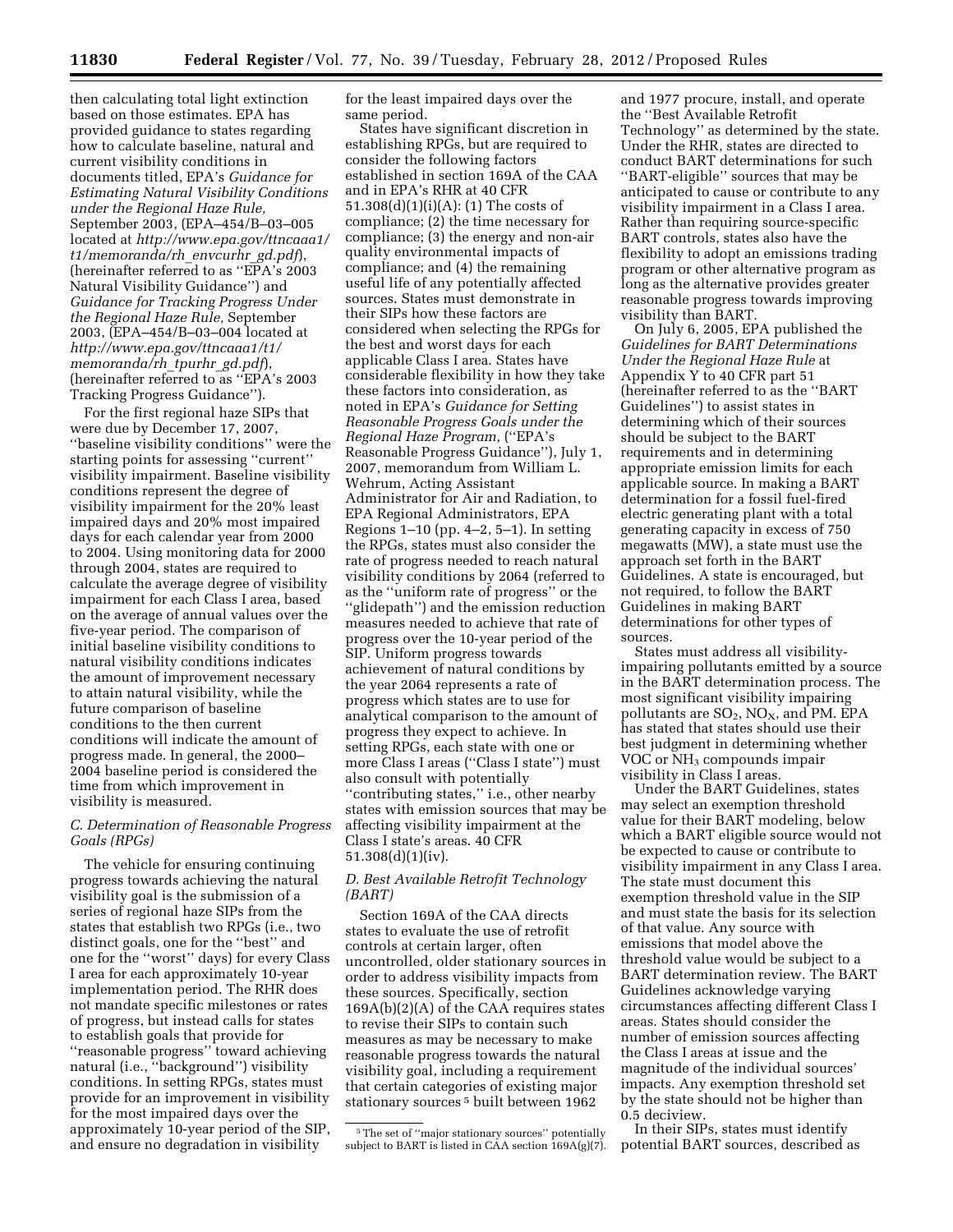''BART eligible sources'' in the RHR, and document their BART control determination analyses. In making BART determinations, section 169A(g)(2) of the CAA requires that states consider the following factors: (1) The costs of compliance; (2) the energy and non-air quality environmental impacts of compliance; (3) any existing pollution control technology in use at the source; (4) the remaining useful life of the source; and (5) the degree of improvement in visibility which may reasonably be anticipated to result from the use of such technology. States are free to determine the weight and significance to be assigned to each factor.

A regional haze SIP must include source-specific BART emission limits and compliance schedules for each source subject to BART. Once a state has made its BART determination, the BART controls must be installed and in operation as expeditiously as practicable, but no later than five years after the date of EPA approval of the regional haze SIP. CAA section 169(g)(4)). 40 CFR 51.308(e)(1)(iv). In addition to what is required by the RHR, general SIP requirements mandate that the SIP must also include all regulatory requirements related to monitoring, recordkeeping, and reporting for the BART controls on the source.

As noted above, the RHR allows states to implement an alternative program in lieu of BART so long as the alternative program can be demonstrated to achieve greater reasonable progress toward the national visibility goal than would BART. Under regulations issued in 2005 revising the regional haze program, EPA made just such a demonstration for the Clean Air Interstate Rule (CAIR) (70 FR 39104, July 6, 2005). EPA's regulations provide that states participating in the CAIR cap and trade program under 40 CFR part 96 pursuant to an EPAapproved CAIR SIP or which remain subject to the CAIR Federal Implementation Plan (FIP) in 40 CFR part 97, do not require affected BART eligible electric generating units (EGUs) to install, operate, and maintain BART for emissions of  $SO<sub>2</sub>$  and  $NO<sub>X</sub>$  (40 CFR 51.308(e)(4)). Since CAIR is not applicable to emissions of PM, states were still required to conduct a BART analysis for PM emissions from EGUs subject to BART for that pollutant. On December 30, 2011, EPA proposed to find that the trading programs in the Transport Rule would achieve greater reasonable progress towards the national goal than would BART in the states in which the Transport Rule applies (76 FR 82219). EPA also proposed to revise the RHR to allow

states to meet the requirements of an alternative program in lieu of BART by participation in the trading programs under the Transport Rule. EPA has not taken final action on that rule.

#### *E. Long-Term Strategy (LTS)*

Consistent with the requirement in section 169A(b) of the CAA that states include in their regional haze SIP a 10 to 15 year strategy for making reasonable progress, section 51.308(d)(3) of the RHR requires that states include a LTS in their regional haze SIPs. The LTS is the compilation of all control measures a state will use during the implementation period of the specific SIP submittal to meet applicable RPGs. The LTS must include ''enforceable emissions limitations, compliance schedules, and other measures as necessary to achieve the reasonable progress goals'' for all Class I areas within, or affected by emissions from, the state. 40 CFR 51.308(d)(3).

When a state's emissions are reasonably anticipated to cause or contribute to visibility impairment in a Class I area located in another state, the RHR requires the impacted state to coordinate with the contributing states in order to develop coordinated emissions management strategies. 40  $CFR$  51.308 $(d)(3)(i)$ . In such cases, the contributing state must demonstrate that it has included, in its SIP, all measures necessary to obtain its share of the emission reductions needed to meet the RPGs for the Class I area. The RPOs have provided forums for significant interstate consultation, but additional consultations between states may be required to sufficiently address interstate visibility issues. This is especially true where two states belong to different RPOs.

States should consider all types of anthropogenic sources of visibility impairment in developing their LTS, including stationary, minor, mobile, and area sources. At a minimum, states must describe how each of the following seven factors listed below are taken into account in developing their LTS: (1) Emission reductions due to ongoing air pollution control programs, including measures to address Reasonably Attributable Visibility Impairment; (2) measures to mitigate the impacts of construction activities; (3) emissions limitations and schedules for compliance to achieve the RPG; (4) source retirement and replacement schedules; (5) smoke management techniques for agricultural and forestry management purposes including plans as currently exist within the state for these purposes; (6) enforceability of emissions limitations and control

measures; and (7) the anticipated net effect on visibility due to projected changes in point, area, and mobile source emissions over the period addressed by the LTS. 40 CFR 51.308(d)(3)(v).

### *F. Coordinating Regional Haze and Reasonably Attributable Visibility Impairment (RAVI) LTS*

As part of the RHR, EPA revised 40 CFR 51.306(c) regarding the LTS for RAVI to require that the RAVI plan must provide for a periodic review and SIP revision not less frequently than every three years until the date of submission of the state's first plan addressing regional haze visibility impairment, which was due December 17, 2007, in accordance with 40 CFR 51.308(b) and (c).

On or before this date, the state must revise its plan to provide for review and revision of a coordinated LTS for addressing RAVI and regional haze, and the state must submit the first such coordinated LTS with its first regional haze SIP. Future coordinated LTS's, and periodic progress reports evaluating progress towards RPGs, must be submitted consistent with the schedule for SIP submission and periodic progress reports set forth in 40 CFR 51.308(f) and 51.308(g), respectively. The periodic review of a state's LTS must report on both regional haze and RAVI impairment and must be submitted to EPA as a SIP revision.

## *G. Monitoring Strategy and Other Implementation Plan Requirements*

Section 51.308(d)(4) of the RHR includes the requirement for a monitoring strategy for measuring, characterizing, and reporting of regional haze visibility impairment that is representative of all mandatory Class I Federal areas within the state. The strategy must be coordinated with the monitoring strategy required in section 51.305 for RAVI. Compliance with this requirement may be met through ''participation'' in the IMPROVE network, i.e., review and use of monitoring data from the network. The monitoring strategy is due with the first regional haze SIP and it must be reviewed every five years. The monitoring strategy must also provide for additional monitoring sites if the IMPROVE network is not sufficient to determine whether RPGs will be met.

The SIP must also provide for the following:

• Procedures for using monitoring data and other information in a state with mandatory Class I areas to determine the contribution of emissions from within the state to regional haze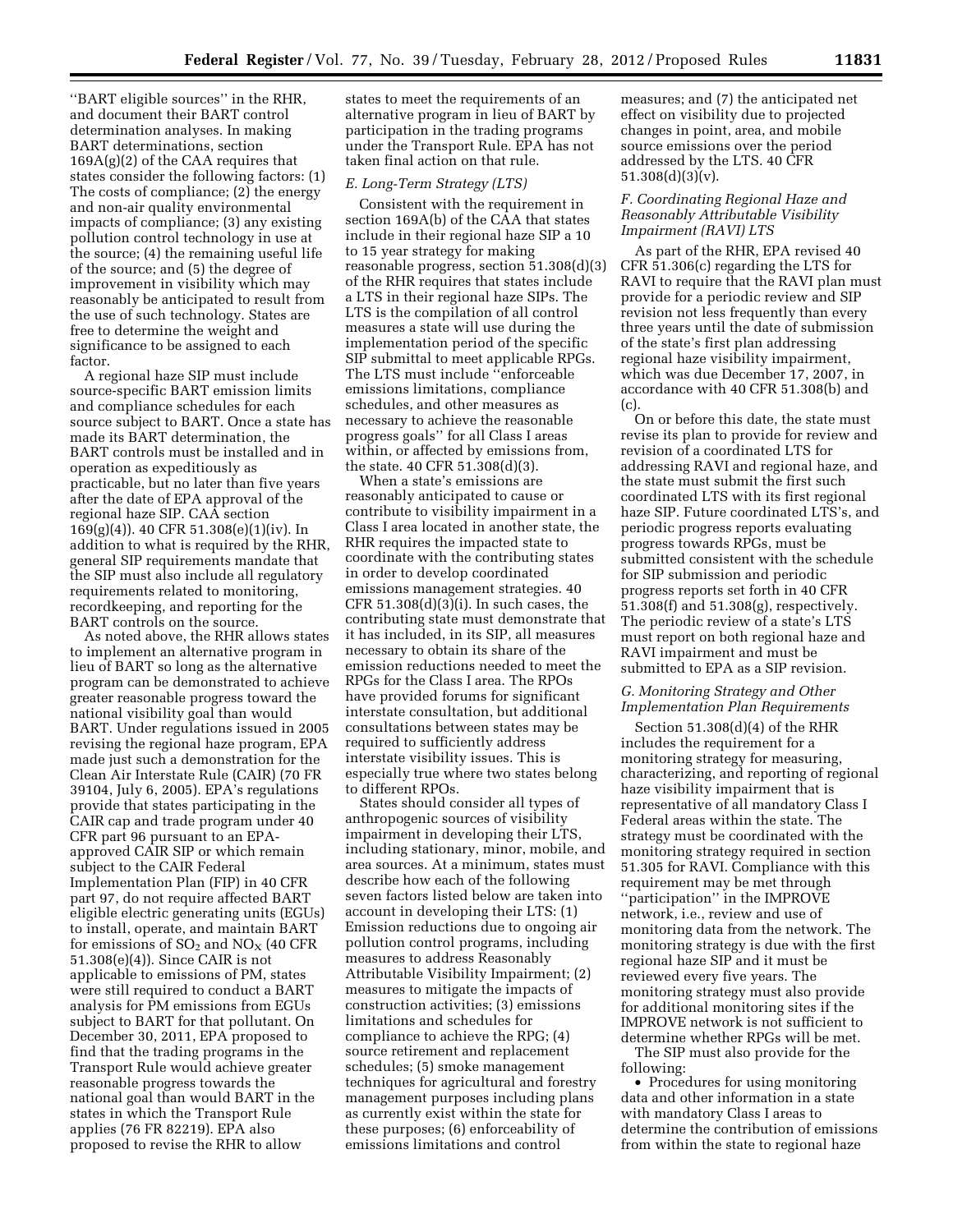visibility impairment at Class I areas both within and outside the state;

• Procedures for using monitoring data and other information in a state with no mandatory Class I areas to determine the contribution of emissions from within the state to regional haze visibility impairment at Class I areas in other states;

• Reporting of all visibility monitoring data to the Administrator at least annually for each Class I area in the state, and where possible, in electronic format;

• Developing a statewide inventory of emissions of pollutants that are reasonably anticipated to cause or contribute to visibility impairment in any Class I area. The inventory must include emissions for a baseline year, emissions for the most recent year for which data are available, and estimates of future projected emissions. A state must also make a commitment to update the inventory periodically; and

• Other elements, including reporting, recordkeeping, and other measures necessary to assess and report on visibility.

The RHR requires control strategies to cover an initial implementation period extending to the year 2018, with a comprehensive reassessment and revision of those strategies, as appropriate, every 10 years thereafter. Periodic SIP revisions must meet the core requirements of section 51.308(d) with the exception of BART. The requirement to evaluate sources for BART applies only to the first regional haze SIP. Facilities subject to BART must continue to comply with the BART provisions of section 51.308(e), as noted above. Periodic SIP revisions will assure that the statutory requirement of reasonable progress will continue to be met.

## *H. Consultation With States and Federal Land Managers (FLMs)*

The RHR requires that states consult with FLMs before adopting and submitting their SIPs. 40 CFR 51.308(i). States must provide FLMs an opportunity for consultation, in person and at least 60 days prior to holding any public hearing on the SIP. This consultation must include the opportunity for the FLMs to discuss their assessment of impairment of visibility in any Class I area and to offer recommendations on the development of the RPGs and on the development and implementation of strategies to address visibility impairment. Further, a state must include in its SIP a description of how it addressed any comments provided by the FLMs. Finally, a SIP must provide procedures

for continuing consultation between the state and FLMs regarding the state's visibility protection program, including development and review of SIP revisions, five-year progress reports, and the implementation of other programs having the potential to contribute to impairment of visibility in Class I areas.

# **III. What is EPA's analysis of Maryland's Regional haze submittal?**

On February 13, 2012, the MDE submitted revisions to the Maryland SIP to address regional haze as required by EPA's RHR.

### *A. Affected Class I Areas*

Maryland has no Class I areas within its borders, but has been identified as influencing the visibility impairment of the following Class I areas: Acadia National Park, Brigantine National Wildlife Refuge, and Lye Brook Wilderness Area as well as the Dolly Sods Wilderness, Otter Creek Wilderness, and Shenandoah National Park. Maryland is responsible for developing a regional haze SIP that addresses these Class I areas, that describes its long-term emission strategy, its role in the consultation processes, and how the SIP meets the other requirements in EPA's regional haze regulations. However, since Maryland has no Class I areas within its borders, Maryland is not required to address the following Regional Haze SIP elements: (a) Calculation of baseline and natural visibility conditions; (b) establishment of reasonable progress goals; (c) monitoring requirements, and (d) RAVI requirements.

#### *B. LTS/Strategies*

As described in section II.E of this action, the LTS is a compilation of statespecific control measures relied on by the state to obtain its share of emission reductions to support the RPGs established by the impacted Class I area states. Maryland's LTS for the first implementation period addresses the emissions reductions from federal, state, and local controls that take effect in the State from the baseline period starting in 2002 until 2018. Maryland participated in the MANE–VU regional strategy development process. As a participant, Maryland supported a regional approach towards deciding which control measures to pursue for regional haze, which was based on technical analyses documented in the following reports: (a) Contributions to Regional Haze in the Northeast and Mid-Atlantic United States; (b) Assessment of Reasonable Progress for Regional Haze in MANE–VU Class I Areas; (c) Five-Factor Analysis of BART- Eligible Sources: Survey of Options for Conducting BART Determinations; and (d) Assessment of Control Technology Options for BART-Eligible Sources: Steam Electric Boilers, Industrial Boilers, Cement Plants and Paper, and Pulp Facilities.

The LTS was developed by MANE– VU, in coordination with Maryland, identifying the emissions units within Maryland that likely have the largest impacts currently on visibility at the impacted Class I areas, estimating emissions reductions for 2018, based on all controls required under federal and state regulations for the 2002–2018 period (including BART), and comparing projected visibility improvement with the uniform rate of progress for these impacted Class I areas. Maryland's LTS includes measures needed to achieve its share of emissions reductions agreed upon through the consultation process with the impacted Class I area states and includes enforceable emissions limitations, compliance schedules, and other measures necessary to achieve the reasonable progress goals established by these Class I area states.

1. Emissions Inventory for 2018 With Federal and State Control Requirements

The emissions inventory used in the regional haze technical analyses was developed by MARAMA for MANE–VU with assistance from Maryland. The 2018 emissions inventory was developed by projecting 2002 emissions, and assuming emissions growth due to projected increases in economic activity as well as applying reductions expected from federal and state regulations affecting the emissions of VOC and the visibility-impairing pollutants  $NO<sub>X</sub>$ ,  $PM_{10}$ ,  $PM_{2.5}$ , and  $SO_2$ . The BART guidelines direct states to exercise judgment in deciding whether VOC and NH3 impair visibility in their Class I area(s). As discussed further in section III.B.3, of this notice. MANE–VU demonstrated that anthropogenic emissions of sulfates are the major contributor to  $PM<sub>2.5</sub>$  mass and visibility impairment at Class I areas in the Northeast and Mid-Atlantic region. It was also determined that the total ammonia emissions in the MANE–VU region are extremely small. In addition, since VOC emissions are aggressively controlled through the Maryland SIP, the pollutants Maryland considered under BART are  $NO<sub>X</sub>$ ,  $PM<sub>10</sub>$ ,  $PM<sub>2.5</sub>$ , and  $SO<sub>2</sub>$ .

MANE–VU developed emissions inventories for four inventory source classifications: (1) Stationary point sources; (2) area sources; (3) off-road mobile sources; and (4) on-road mobile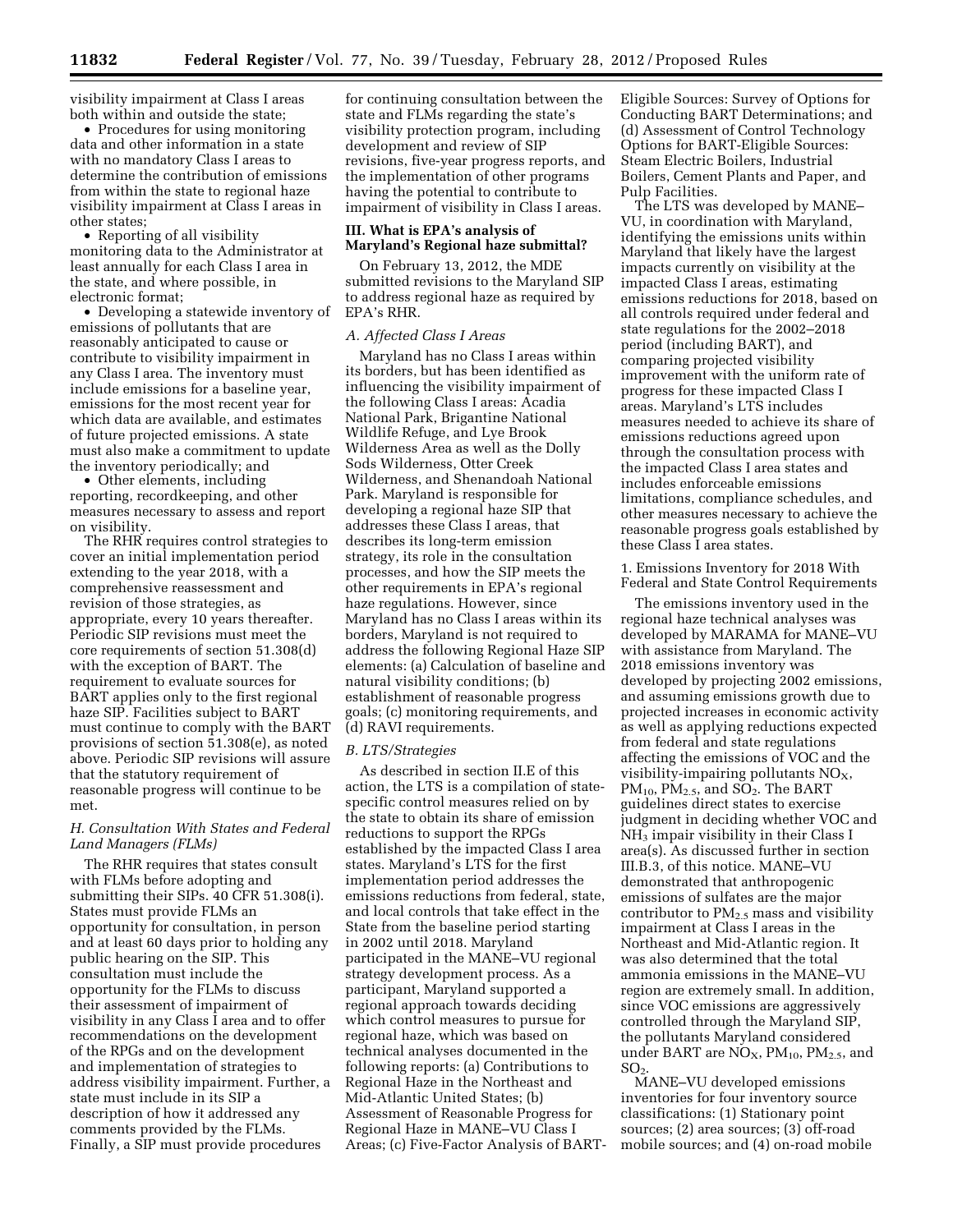sources. The New York Department of Environmental Conservation also developed an inventory of biogenic emissions for the entire MANE–VU region. Stationary point sources are those sources that emit greater than a specified tonnage per year, depending on the pollutant, with data provided at the facility level. Stationary area sources are those sources whose individual emissions are relatively small, but due to the large number of these sources, the collective emissions from the source category could be significant. Off-road mobile sources are equipment that can move but do not use the roadways. Onroad mobile source emissions are automobiles, trucks, and motorcycles that use the roadway system. The emissions from these sources are estimated by vehicle type and road type. Biogenic sources are natural sources like trees, crops, grasses, and natural decay of plants. Stationary point sources emission data is tracked at the facility level. For all other source types emissions are summed on the county level.

There are many federal and state control programs being implemented that MANE–VU and Maryland anticipate will reduce emissions between the baseline period and 2018. Emission reductions from these control programs were projected to achieve substantial visibility improvement by 2018 in the impacted Class I areas. To assess emissions reductions from ongoing air pollution control programs, BART, and reasonable progress goals MANE–VU developed 2018 emissions projections called Best and Final. The emissions inventory provided by the State of Maryland for the Best and Final 2018 projections is based on adopted and enforceable requirements.

The ongoing air pollution control programs relied upon by Maryland for the Best and Final projections include: Maryland's Healthy Air Act (HAA); the  $NO<sub>x</sub>$  SIP Call;  $NO<sub>x</sub>$  and/or VOC reductions from the control rules in the 1-hour and 8-hour ozone SIPs for Maryland; NO<sub>X</sub> OTC 2001 Model Rule for Industrial, Commercial, and Institutional (ICI) Boilers; Federal 2007 heavy duty diesel engine standards for non-road trucks and buses; Federal Tier 2 tailpipe controls for the on-road vehicles; Federal large spark ignition and recreational vehicle controls; and EPA's non-road diesel rules. Maryland also relied on emission reductions from various federal Maximum Achievable Control Technology (MACT) rules in the development of the 2018 emission inventory projections. These MACT rules include the combustion turbine and reciprocating internal combustion engines MACT, the industrial boiler and process heaters MACT and the 2, 4, 7, and 10 year MACT standards.

On July 30, 2007, the U.S. District Court of Appeals mandated the vacatur and remand of the Industrial Boiler MACT Rule.6 This MACT was vacated since it was directly affected by the vacatur and remand of the Commercial

and Industrial Solid Waste Incinerator (CISWI) Definition Rule. EPA proposed a new Industrial Boiler MACT rule to address the vacatur on June 4, 2010 (75 FR 32006), and issued a final rule on March 21, 2011 (76 FR 15608). The MANE–VU modeling included emission reductions from the vacated Industrial Boiler MACT rule. Maryland did not redo its modeling analysis when the rule was re-issued. However, the expected reductions in  $SO<sub>2</sub>$  and PM are small relative to the Maryland inventory. Therefore, EPA finds the expected reductions of the new rule acceptable since the final rule requires compliance by 2014, it provides Maryland time to assure the required controls are in place prior to the end of the first implementation period in 2018. In addition, the RHR requires that any resulting differences between emissions projections and actual emissions reductions that may occur will be addressed during the five-year review prior to the next 2018 regional haze SIP.

Tables 1 and 2 are summaries of the 2002 baseline and 2018 estimated emissions inventories for Maryland. The 2018 estimated emissions include emission reductions due to ongoing emission control strategies, BART, and reasonable progress goals as well as emission growth. As seen in Table 2, the 2018-point source emission estimates for PM and NH<sub>3</sub> are larger than the 2002 baseline, however, the affected Class I areas are still able to meet the reasonable progress goals.

TABLE 1—2002 EMISSION INVENTORY SUMMARY FOR MARYLAND IN TONS PER YEAR

|          | <b>VOC</b>                 | $NO_{x}$                    | $PM_{2.5}$               | $PM_{10}$                 | NH <sub>3</sub>        | SO <sub>2</sub>            |
|----------|----------------------------|-----------------------------|--------------------------|---------------------------|------------------------|----------------------------|
| Point    | 6.184<br>120.254<br>61,846 | 95,328<br>15.678<br>122.210 | 5.054<br>30,693<br>2,200 | 12.752<br>96,176<br>3.168 | 305<br>25,834<br>5.594 | 290.927<br>12,393<br>4,057 |
| Biogenic | 56,330<br>210.104          | 37,472<br>2.934             | 4.357<br>                | 4.936<br>                 | 28<br>                 | 7.941<br>                  |
| Total    | 454.718                    | 273.622                     | 42.304                   | 117.032                   | 31.761                 | 315,318                    |

# TABLE 2—2018 EMISSION SUMMARY FOR MARYLAND ''BEST AND FINAL'' IN TONS PER YEAR

|       | <b>VOC</b>       | $NO_{x}$         | $PM_{25}$       | $PM_{10}$         | NH <sub>3</sub> | SO,             |
|-------|------------------|------------------|-----------------|-------------------|-----------------|-----------------|
| Point | 6.854<br>104.615 | 33,597<br>17.746 | 9.934<br>30,153 | 14.080<br>117.066 | 845<br>38,155   | 82,650<br>9,118 |
|       | 20.861<br>37.969 | 29.371<br>24.257 | 1.045<br>3.301  | 1.099<br>3.814    | 7.279<br>36     | 682<br>577      |
|       | 210.104          | 2.934            |                 |                   |                 |                 |
| Total | 380.403          | 107.905          | 44.433          | 136.059           | 46.315          | 93.027          |

<sup>6</sup>*NRDC* v. *EPA,* 489F.3d 1250.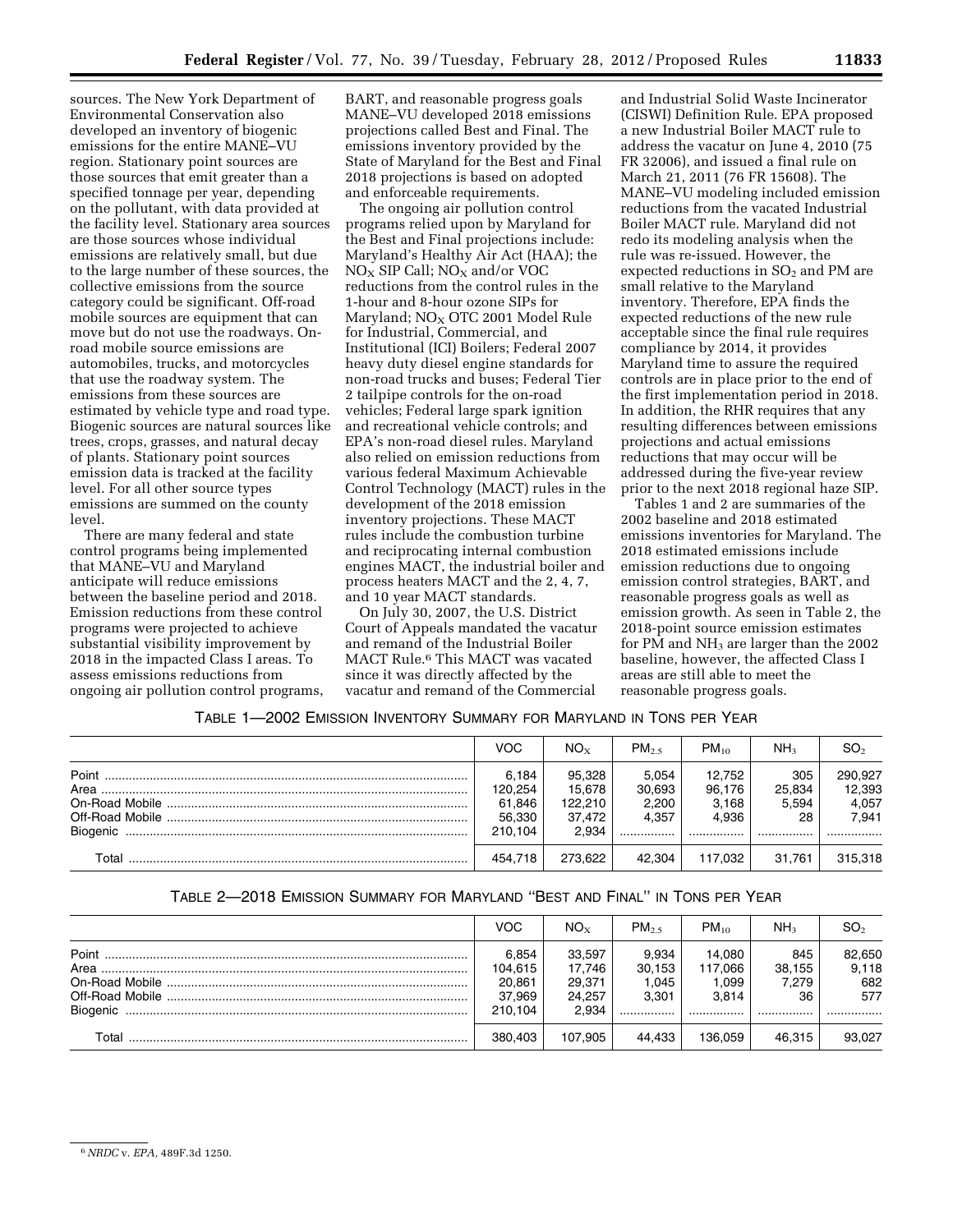2. Modeling To Support the LTS and Determine Visibility Improvement for Uniform Rate of Progress

MANE–VU performed modeling for the regional haze LTS for the 11 Mid-Atlantic and Northeast states and the District of Columbia. The modeling analysis is a complex technical evaluation that began with selection of the modeling system. MANE–VU used the following modeling system:

• *Meteorological Model:* The Fifth-Generation Pennsylvania State University/National Center for Atmospheric Research (NCAR) Mesoscale Meteorological Model (MM5) version 3.6 is a nonhydrostatic, prognostic meteorological model routinely used for urban- and regionalscale photochemical,  $PM_{2.5}$  and regional haze regulatory modeling studies.

• *Emissions Model:* The Sparse Matrix Operator Kernel Emissions (SMOKE) version 2.1 modeling system is an emissions modeling system that generates hourly gridded speciated emission inputs of mobile, non-road mobile, area, point, fire, and biogenic emission sources for photochemical grid models.

• *Air Quality Model:* The EPA's Models-3/Community Multiscale Air Quality (CMAQ) version 4.5.1 is a photochemical grid model capable of addressing ozone, PM, visibility and acid deposition at a regional scale.

• *Air Quality Model:* The Regional Model for Aerosols and Deposition (REMSAD), version 8, is a Eulerian grid model that was primarily used to determine the attribution of sulfate species in the Eastern U.S. via the species-tagging scheme.

• *Air Quality Model:* The California Puff Model (CALPUFF), version 5 is a non-steady-state Lagrangian puff model used to access the contribution of individual states' emissions to sulfate levels at selected Class I receptor sites.

CMAQ modeling of regional haze in the MANE–VU region for 2002 and 2018 was carried out on a grid of 12x12 kilometer (km) cells that covers the 11 MANE–VU states (Connecticut, Delaware, Maine, Maryland, Massachusetts, New Hampshire, New Jersey, New York, Pennsylvania, Rhode Island, and Vermont) and the District of Columbia and states adjacent to them. This grid is nested within a larger national CMAQ modeling grid of 36x36 km grid cells that covers the continental United States, portions of Canada and Mexico, and portions of the Atlantic and Pacific Oceans along the east and west coasts. Selection of a representative period of meteorology is crucial for evaluating baseline air quality

conditions and projecting future changes in air quality due to changes in emissions of visibility-impairing pollutants. MANE–VU conducted an indepth analysis which resulted in the selection of the entire year of 2002 (January 1–December 31) as the best period of meteorology available for conducting the CMAQ modeling. The MANE–VU states modeling was developed consistent with EPA's *Guidance on the Use of Models and Other Analyses for Demonstrating Attainment of Air Quality Goals for Ozone, PM2.5,Guidance and Regional Haze*, located at *[http://www.epa.gov/](http://www.epa.gov/scram001/guidance/guide/final-03-pm-rh-guidance.pdf) [scram001/guidance/guide/final-03-pm](http://www.epa.gov/scram001/guidance/guide/final-03-pm-rh-guidance.pdf)[rh-guidance.pdf,](http://www.epa.gov/scram001/guidance/guide/final-03-pm-rh-guidance.pdf) (EPA-454/B-07-002), April 2007, and EPA document, Emissions Inventory Guidance for Implementation of Ozone and Particulate Matter National Ambient Air Quality Standards (NAAQS) and Regional Haze Regulations,* located at *[http://www.epa.gov/ttnchie1/eidocs/](http://www.epa.gov/ttnchie1/eidocs/eiguid/index.html)  [eiguid/index.html,](http://www.epa.gov/ttnchie1/eidocs/eiguid/index.html) EPA-454/R-05-001, August 2005, updated November 2005 (''EPA's Modeling Guidance'').* 

MANE–VU examined the model performance of the regional modeling for the areas of interest before determining whether the CMAQ model results were suitable for use in the regional haze assessment of the LTS and for use in the modeling assessment. The modeling assessment predicts future levels of emissions and visibility impairment used to support the LTS and to compare predicted, modeled visibility levels with those on the uniform rate of progress. In keeping with the objective of the CMAQ modeling platform, the air quality model performance was evaluated using graphical and statistical assessments based on measured ozone, fine particles, and acid deposition from various monitoring networks and databases for the 2002 base year. MANE–VU used a diverse set of statistical parameters from the EPA's Modeling Guidance to stress and examine the model and modeling inputs. Once MANE–VU determined the model performance to be acceptable, MANE–VU used the model to assess the 2018 RPGs using the current and future year air quality modeling predictions, and compared the RPGs to the uniform rate of progress.

In accordance with 40 CFR 51.308(d)(3), the State of Maryland provided the appropriate supporting documentation for all required analyses used to determine the State's LTS. The technical analyses and modeling used to develop the glidepath and to support the LTS are consistent with EPA's RHR, and interim and final EPA Modeling Guidance. EPA accepts the MANE–VU

technical modeling to support the LTS and determine visibility improvement for the uniform rate of progress because the modeling system was chosen and used according to EPA Modeling Guidance. EPA agrees with the MANE– VU model performance procedures and results, and that the CMAQ is an appropriate tool for the regional haze assessments for the Maryland LTS and regional haze SIP.

3. Relative Contributions of Pollutants to Visibility Impairment

An important step toward identifying reasonable progress measures is to identify the key pollutants contributing to visibility impairment at each Class I area. To understand the relative benefit of further reducing emissions from different pollutants, MANE–VU developed emission sensitivity model runs using CMAQ to evaluate visibility and air quality impacts from various groups of emissions and pollutant scenarios in the Class I areas on the 20% worst visibility days.

Regarding which pollutants are most significantly impacting visibility in the MANE–VU region, MANE–VU's contribution assessment demonstrated that sulfate is the major contributor to PM2.5 mass and visibility impairment at Class I areas in the Northeast and Mid-Atlantic Region. Sulfate particles commonly account for more than 50% of particle-related light extinction at northeastern Class I areas on the clearest days and for as much as or more than 80% on the haziest days. In particular, for the Brigantine National Wildlife Refuge Class I area (the most impacted Class I area), sulfate accounted for 66% of the particle extinction on the 20% worst visibility days in 2000–2004. After sulfate, organic carbon (OC) consistently accounts for the next largest fraction of light extinction. Organic carbon accounted for 13% of light extinction on the 20% worst visibility days for Brigantine, followed by nitrate that accounts for 9% of light extinction.

The emissions sensitivity analyses conducted by MANE–VU predict that reductions in  $SO<sub>2</sub>$  emissions from EGU and non-EGU industrial point sources will result in the greatest improvements in visibility in the Class I areas in the MANE–VU region, more than any other visibility-impairing pollutant. As a result of the dominant role of sulfate in the formation of regional haze in the Northeast and Mid-Atlantic Region, MANE–VU concluded that an effective emissions management approach would rely heavily on broad-based regional SO2 control efforts in the eastern United States.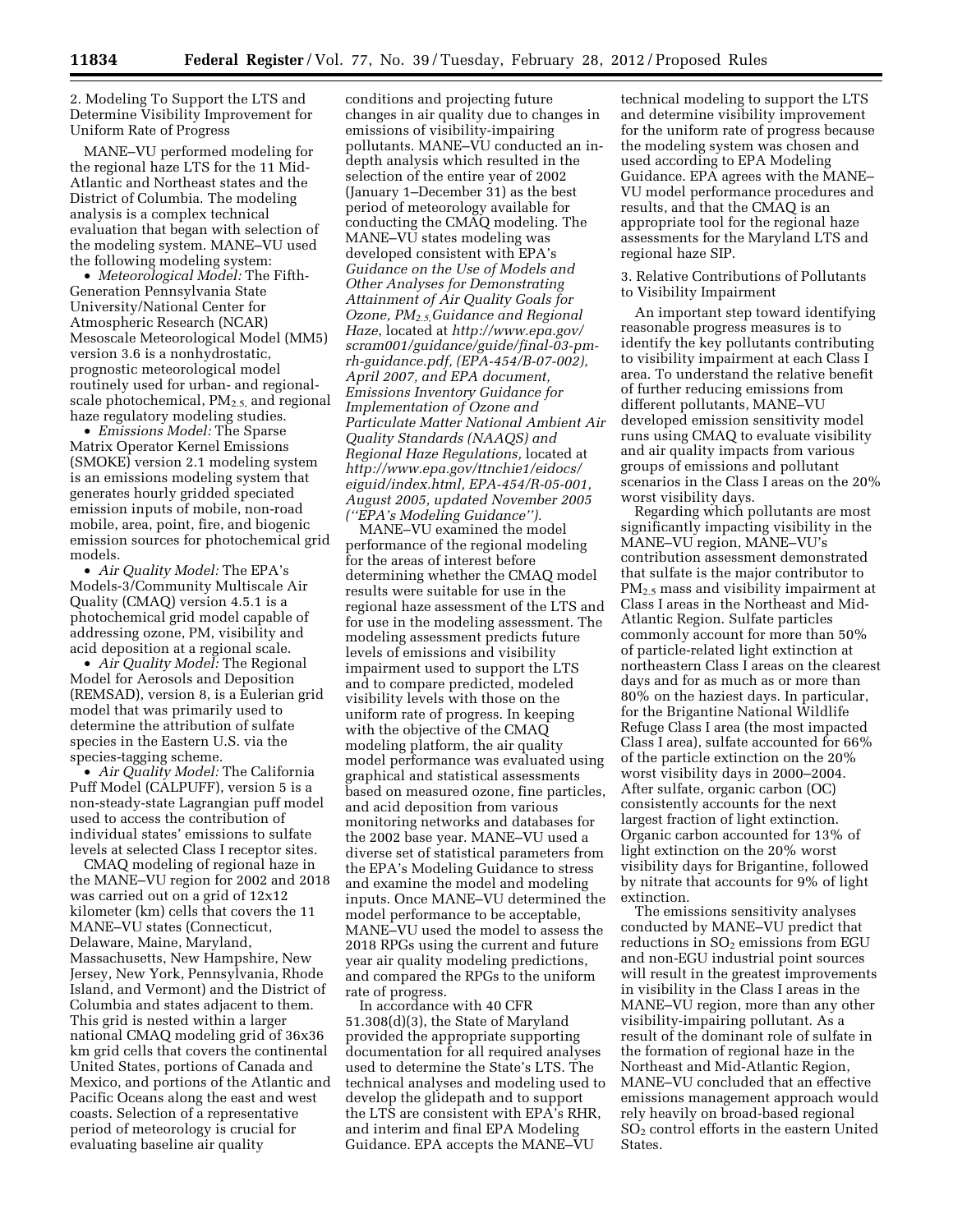#### 4. RPG

Since the State of Maryland does not have a Class I area, it is not required to establish RPGs. However, Maryland has been identified as influencing the visibility impairment of the following Class I areas; Acadia National Park, Brigantine National Wildlife Refuge, and Lye Brook Wilderness Area, as well as, the Dolly Sods Wilderness, Otter Creek Wilderness, and Shenandoah National Park. As such, Maryland participated in consultations to discuss the reasonable progress goals being considered by MANE–VU for the affected Class I areas. As a result, the MANE–VU Class I area states adopted four RPGs that will provide for reasonable progress towards achieving natural visibility: Timely implementation of BART requirements; a 90% reduction in  $SO_2$  emissions from each of the EGU stacks identified by MANE–VU comprising a total of 167 stacks (12 are located in Maryland); adoption of a low sulfur fuel oil strategy; and continued evaluation of other control measures to reduce  $SO<sub>2</sub>$ and  $NO<sub>x</sub>$  emissions.

In order to address a timely implementation of BART, as described in section III B.5. of this notice, the Maryland HAA was determined to be better than BART for  $NO<sub>x</sub>$  and  $SO<sub>2</sub>$ emissions. The first phase of the emission limits became effective in 2009/2010 timeframe and the second phase will become effective in the 2012/ 2013 timeframe. The BART limitation became effective in calendar year 2010 for the PM control strategies identified in section III.B.5.

States were asked to reduce  $SO<sub>2</sub>$ emissions from the highest emission stacks in the eastern United States by 90% or if it was infeasible to achieve that level of reduction, an alternative had to be identified which could include other point sources. Maryland's Brandon Shores Units 1 and 2, C.P. Crane Units 1 and 2, Chalk Point Units 1 and 2, Dickerson Units 1, 2 and 3, Wagner Unit 3 and Morgantown Units 1 and 2 are twelve of the 167 units identified by MANE–VU as having the highest emissions in the eastern United States. The 2002 base year  $SO<sub>2</sub>$ emissions from these twelve units are 235,435 tons per year. A  $90\%$   $SO<sub>2</sub>$ emission reduction from these twelve units would result in a reduction of 211,892 tons per year. However, the  $SO<sub>2</sub>$ 

emission reductions that have already resulted from the implementation of the Maryland HAA for these twelve units are 257,741 tons per year. These reductions are more than enough to satisfy the 90% emission reduction from the 2002 baseline requirements. In addition, the remaining EGU units subject to the HAA they provide an additional 11,703 of  $SO<sub>2</sub>$  emission reductions. Maryland's consideration of all of the emission reductions from the implementation of the HAA resulted in a surplus of  $57,553$  tons per year of  $SO<sub>2</sub>$ emission reductions.

The low sulfur fuel oil strategy has four requirements for the State of Maryland. These requirements are to reduce the distillate oil to 0.05% sulfur by weight (500 parts per million (ppm)) no later than 2014, #4 residual oil to 0.25%–0.5% sulfur by weight no later than 2018, #6 residual oil to 0.5% sulfur by weight no later than 2018, and further reduce the sulfur content of distillate oil to 15 ppm by 2018. Table 3 shows the  $SO<sub>2</sub>$  emission reductions in tons per year (TPY) that would result from the implementation of a low sulfur fuel oil strategy in Maryland.

## TABLE 3—REASONABLE PROGRESS GOAL—LOW SULFUR FUEL OIL STRATEGY

| Low sulfur fuel oil strategy | $2018$ SO <sub>2</sub> Emissions reduc-<br>tions (TPY) based on the low<br>sulfur fuel oil strategy request |
|------------------------------|-------------------------------------------------------------------------------------------------------------|
|                              | 1.344.1<br>6.129.3                                                                                          |
|                              | 7.473.4                                                                                                     |

As noted in Table 3, since Maryland has not adopted a low sulfur fuel oil strategy, the state has a deficiency of 7,473.4 TPY of  $SO<sub>2</sub>$  emissions. However, as noted above, Maryland has a surplus of  $SO<sub>2</sub>$  emission reductions of 57,552 TPY resulting from the HAA. This surplus accounts for the  $SO<sub>2</sub>$  emission reductions needed to meet the requirements of the low sulfur fuel strategy.

## 5. BART

BART is an element of Maryland's LTS. The BART Regional Haze requirement consists of three components: (a) Identification of all the BART eligible sources; (b) an assessment of whether the BART eligible sources are subject to BART; and (c) the determination of the BART controls.

The first component of a BART evaluation is to identify all the BART eligible sources. The BART eligible sources were identified by utilizing the criteria in the BART Guidelines as follows:

• Determine whether one or more emissions units at the facility fit within one of the 26 categories listed in the BART Guidelines (70 FR 39158–39159);

• Determine whether the emission unit(s) was in existence on August 7, 1977 and begun operation after August 6, 1962;

• Determine whether potential emissions of  $SO_2$ ,  $NO_X$ , and  $PM_{10}$  from subject units are 250 tons or more per year.

The BART guidelines recommend addressing  $SO_2$ ,  $NO_X$ , and  $PM_{10}$  as visibility-impairment pollutants and leave it up to the discretion of states to evaluate VOC or ammonia emissions.

Because of the lack of tools available to estimate emissions and subsequently model VOC and ammonia effects on visibility, and because Maryland is aggressively addressing VOCs through its ozone SIPs, Maryland determined that  $SO_2$ ,  $NO_X$  and  $PM_{10/2.5}$  are the only reasonable contributing visibility impairing pollutants to target under BART.

Maryland identified seven BART eligible sources (consisting of ten emission units) as described in Table 4. However, it was later determined that Mettiki Coal Corporation should not be included in the BART eligible list since the source was not in existence by August 7, 1977. The source did not meet EPA's definition of ''in existence'' (40 CFR 51.301) since EPA did not grant approval of Mettiki Coal Corporation's construction application until February 23, 1978.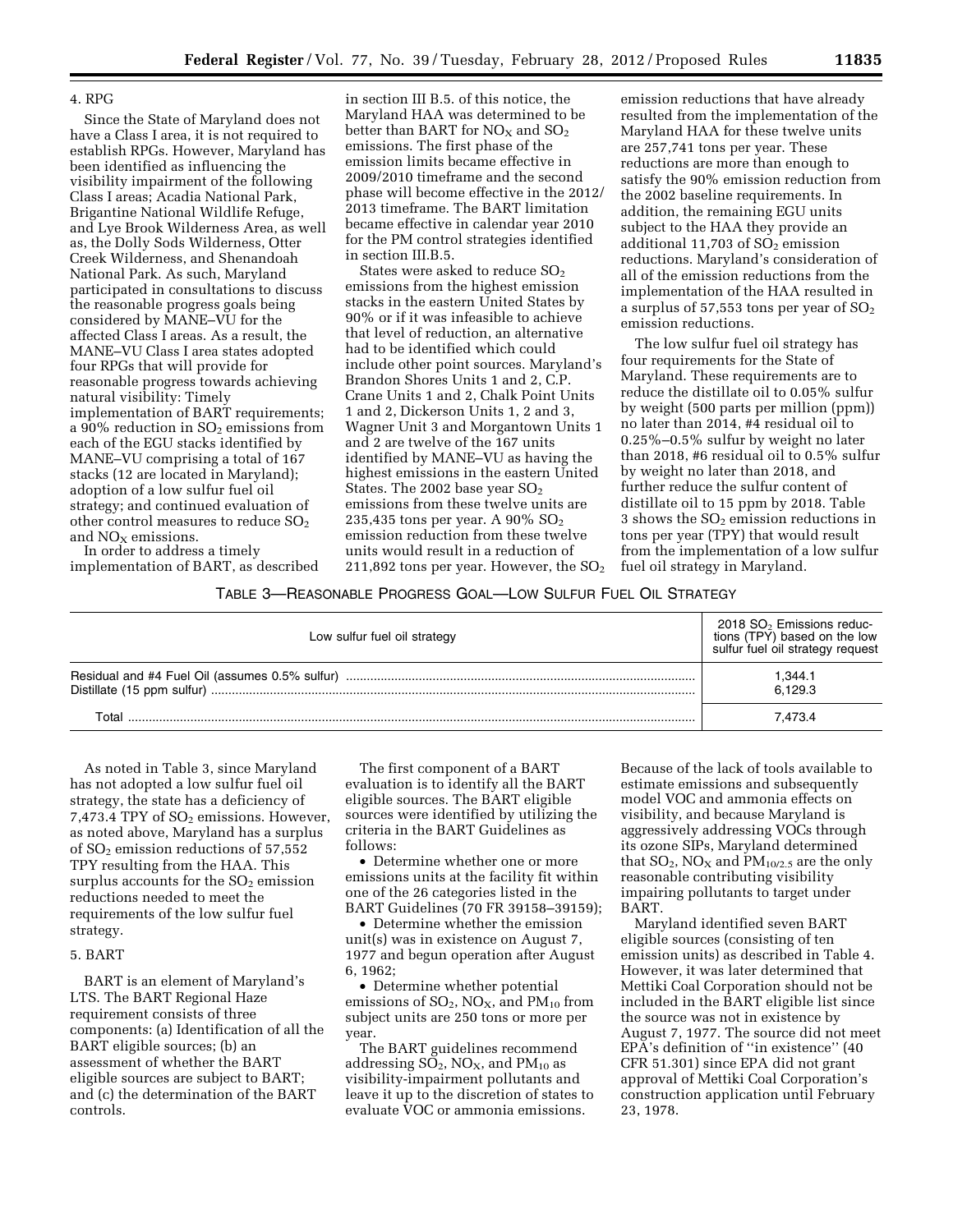| Facility and unit                                                                                                                                                                                            | Plant capacity in<br>megawatts | Unit capacity in<br>megawatts        | Location |
|--------------------------------------------------------------------------------------------------------------------------------------------------------------------------------------------------------------|--------------------------------|--------------------------------------|----------|
| 1    Mirant—Chalk Point Units 1, 2 and 3    >750<br>2    Mirant—Morgantown Units 1 and 2    >750    630 and 630    Charles.<br>6    Holcim (Independent/St. Lawrence Cement) Unit   NA    Washington.<br>24. |                                | 355, 355 and 640    Prince George's. |          |
|                                                                                                                                                                                                              |                                |                                      | Garrett. |

# TABLE 4—MARYLAND'S BART ELIGIBLE SOURCES

\* This source is not BART eligible.

The second component of the BART evaluation is to identify those BART eligible sources that may reasonably be anticipated to cause or contribute to visibility impairment at any Class I area are subject to BART. As discussed in the BART guidelines, a state may choose to consider all BART eligible sources to be subject to BART (70 FR 39.161). Consistent with the MANE–VU Board's decision in June 2004 that because of the collective importance of BART sources, BART determinations should be made by the MANE–VU states for each BART eligible source, unless the sources shutdown or caps-out by accepting a permit limitation restricting their emissions to less than 250 tons per year.

The final component of a BART evaluation is making BART determinations for all BART subject sources. In making BART determinations, section 169A(g)(2) of the CAA requires that states consider the following factors: (1) The costs of compliance; (2) the energy and non-air quality environmental impacts of compliance; (3) any existing pollution control technology in use at the source; (4) the remaining useful life of the source; and (5) the degree of improvement in visibility which may reasonably be anticipated to result from the use of such technology. Section (e)(2) of the RHR provides that a state may opt to implement an emissions trading program or other alternative measure rather than to require sources subject to BART to install, operate, and maintain BART. To do so, the state must demonstrate that the emissions trading program or other alternative measure will achieve greater reasonable progress than would be achieved through the installation and operation of BART.

Four EGUs in Maryland, the State found to be subject to BART. As discussed below, Maryland chose to address the BART requirements for these sources through an alternative program regulated by COMAR 26.11.27.02, the Maryland HAA (73 FR 51599) that limits  $SO_2$ ,  $NO<sub>X</sub>$  and mercury emissions from fossil fuel fired generating units. Of the seven EGU facilities subject to the Maryland HAA, only four are facilities subject to BART, as seen in Table 5. Maryland required all of the BART subject facilities to complete full BART analysis, however, Maryland opted to rely on the emission limits from the HAA for  $NO<sub>x</sub>$  and  $SO<sub>2</sub>$ . as an alternative measure for BART.

# TABLE 5—MARYLAND HAA SUBJECT SOURCES AND MARYLAND BART SUBJECT SOURCES

| Maryland's HAA<br>subject sources       | Maryland's BART<br>subject sources    |
|-----------------------------------------|---------------------------------------|
| <b>Brandon Shores Units</b><br>1 and 2. | C.P. Crane Unit 2.                    |
| C.P. Crane Units 1<br>and $21$          | Chalk Point Units 1,<br>$2$ and $3$ . |
| <b>Chalk Point Units 1</b><br>and 2.    | Morgantown Units 1<br>and $2$ .       |
| Dickerson Units 1, 2<br>and $3$ .       | H.A. Wagner Unit 3.                   |
| H.A. Wagner Units 2<br>and $3$ .        |                                       |
| Morgantown Units 1<br>and 2.            |                                       |
| * R. Paul Smith Units<br>3 and 4.       |                                       |

\* This facility is not part of Maryland's alternative measures for BART.

Maryland's HAA became effective on July 16, 2007, with the first phase requiring reductions in the 2009–2010 timeframe and the second phase of emission control occurring in the 2012– 2013 timeframe. The HAA affects

Maryland's largest coal-burning power plants, which accounts for 95% of the State's power plant emissions and requires year-round emission controls. The HAA does not allow facilities to obtain out-of-state emissions allowances in lieu of adding pollution control locally. During the first phase of the HAA,  $NO<sub>X</sub>$  emissions were reduced by approximately 70% in 2009 and SO2 emissions were reduced by approximately 80% in 2010. At full implementation, the HAA will reduce  $NO<sub>x</sub>$  emissions by approximately 75% in 2012 from 2002 levels and  $SO_2$ emissions will be reduced by approximately 85% in 2013 from 2002 levels.

In order to determine appropriate  $NO<sub>X</sub>$  and  $SO<sub>2</sub>$  emission limitations for inclusion in Maryland's HAA, Maryland collected guidance and information from a number of sources to assist in its evaluation of appropriate emission limits. The methods Maryland used to develop the HAA incorporate many of the criteria used in the 5 factor analyses required by the RHR and included the following: (1) Control technology effectiveness; (2) costs; (3) complexity with regards to application on cycling units; (4) impact on plant operations and flexibility; (5) operation and maintenance costs; (6) size of the affected units; and (7) technical feasibility.

Of the fifteen units subject to Maryland's HAA, six have been identified as BART units. The HAA incorporates emissions limitations based on a suite of emission reduction technology capabilities. Tables 6 and 7 show Maryland promulgated emission limitations for  $NO<sub>X</sub>$  and  $SO<sub>2</sub>$  in COMAR 26.11.27.02. for the thirteen units subject to the BART alternative plan.

TABLE 6—HAA EMISSION LIMITATIONS FOR  $NO<sub>X</sub>$  in TPY

| Facility                         | 2002 Base-<br>line (TPY) | 2012 (TPY) |
|----------------------------------|--------------------------|------------|
| <br><b>Brandon Shores Unit 1</b> | 6,329                    | 2,414      |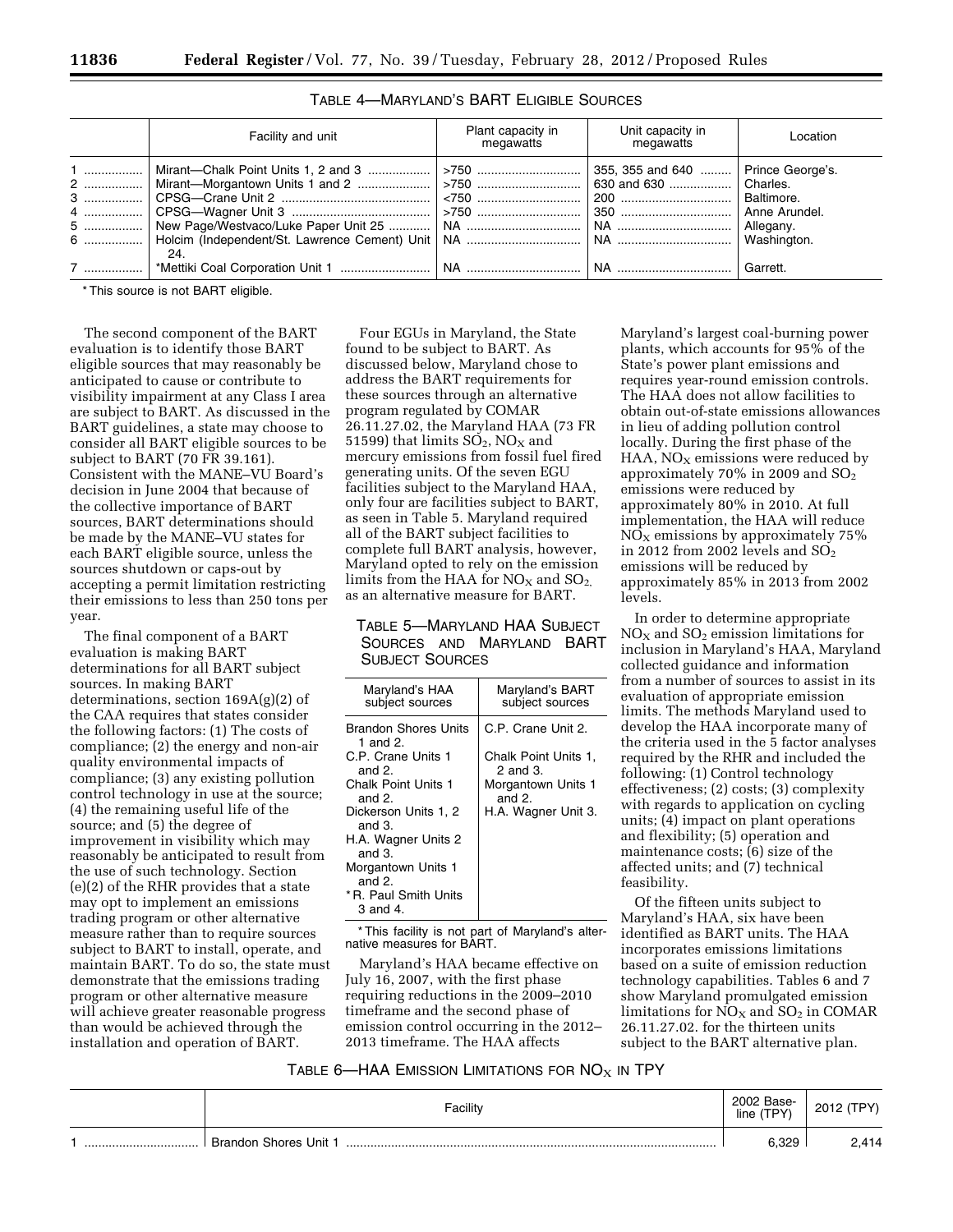## TABLE 6—HAA EMISSION LIMITATIONS FOR  $NO<sub>X</sub>$  in TPY—Continued

|       | Facility | 2002 Base-<br>line (TPY) | 2012 (TPY) |
|-------|----------|--------------------------|------------|
|       |          | 6.034                    | 2.519      |
|       |          | 6.245                    | 686        |
|       |          | 4.285                    | 737        |
| 5     |          | 6.327                    | l.166      |
|       |          | 6.773                    | .223       |
|       |          | 2.176                    | 554        |
|       |          | 2.358                    | 607        |
|       |          | 2.694                    | 575        |
|       |          | 1.718                    | 555        |
|       |          | 2.232                    | 1.115      |
| 12    |          | 10.013                   | 2.094      |
|       |          | 8.605                    | 2.079      |
| ⊺otal |          | 65.793                   | 16.324     |

| TABLE 7—HAA EMISSION LIMITATIONS FOR $SO2$ in TPY |  |
|---------------------------------------------------|--|
|---------------------------------------------------|--|

|       | Facility | 2002 Base-<br>line (TPY) | 2013 (TPY) |
|-------|----------|--------------------------|------------|
|       |          | 20.476                   | 5,392      |
|       |          | 19.498                   | 5.627      |
| 3     |          | 17.971                   | 1,532      |
| 4     |          | 14.415                   | 1.646      |
|       |          | 23.537                   | 2.606      |
|       |          | 25.194                   | 2.733      |
|       |          | 10.205                   | 1.238      |
|       |          | 11.061                   | .355       |
|       |          | 12.636                   | 285. ا     |
|       |          | 10.095                   | 239. ا     |
| 11    |          | 6.427                    | 2.490      |
|       |          | 37.756                   | 4.678      |
|       |          | 32.586                   | 4.646      |
| Total |          | 241,862                  | 36.468     |

Maryland did a comparison of the HAA emission limits for thirteen of the fifteen units regulated by this rule to the BART presumptive limits for the seven BART subject units. This comparison resulted in a surplus of 60,805 tons of  $SO<sub>2</sub>$  and 16,184 tons of NO<sub>X</sub>, primarily because the HAA emission limits are applicable to more units than the Maryland BART subject units. The total emissions reductions achieved by the HAA, greatly exceed those which would be achieved through application of presumptive BART emissions rate limits on BART subject units only.

For PM, Maryland required the BART facilities to conduct an analysis of potential BART control in accordance with 40 CFR 51.308(e)(1)(ii). However, five of the units have already installed high efficiency electro-static precipitors (ESP) to control PM and one has already installed a fabric filter. The remaining unit has enforceable operational restriction requiring the burning of natural gas for 95% of the total heat input during ozone season. With this existing fuel restriction, it will reduce PM emissions by approximately 90%

during ozone season. Mirant Chalk Point Unit 1 is a 355 MW walled fired, dry bottom, supercritical boiler with coal as the primary fuel. This unit is equipped with a cold side ESP to control PM emissions by over 99.5%. Mirant Chalk Point Unit 2 is also a 355 MW walled fired, dry bottom, supercritical boiler with coal as the primary fuel. This unit is also equipped with a cold side ESP to control PM emissions by over 99.5%. Mirant Chalk Point Unit 3 is a 640 MW tangentially fired, sub-critical unit that fire residual fuel oil or natural gas. This cycling unit has operated at an average annual capacity factor of 5% from 2006 to 2009. A consent order requires this unit to operate 95% of the time using natural gas during ozone season (May-September). Since this unit operates primarily during ozone season, the operational restriction on fuel use effectively limit PM emissions by 90%. Mirant Morgantown Unit 1 is a 630 MW tangentially fired, supercritical boiler with coal as the primary fuel. This unit is equipped with a cold side ESP to control PM emissions by over 99.5%.

Mirant Morgantown Unit 2 is also a 630 MW tangentially fired, supercritical boiler with coal as the primary fuel. This unit is also equipped with a cold side ESP to control PM emissions by over 99.5%. Crane Unit 2 is a 200 MW utility boiler fired by four cyclone burners with coal as the primary fuel. This unit is equipped with a fabric filter to control PM emissions by over 99%. Wagner Unit 3 is a 350 MW supercritical once-over coal fired boiler. This unit is equipped with a cold side ESP to control PM emissions by over 99%. Maryland has determined that existing controls for PM meet the BART requirement for all of these units since they reduce PM emissions, are costefficient, and have no significant energy or non-air quality environmental benefit. EPA agrees with Maryland's PM BART determination for all of BART subject EGUs.

Maryland has two non-EGU BART sources that were required to conduct BART analyses to satisfy the requirements of 40 CFR 51.308(e)(1)(ii). Holcim (Independent/St. Lawrence Cement) is a cement manufacturing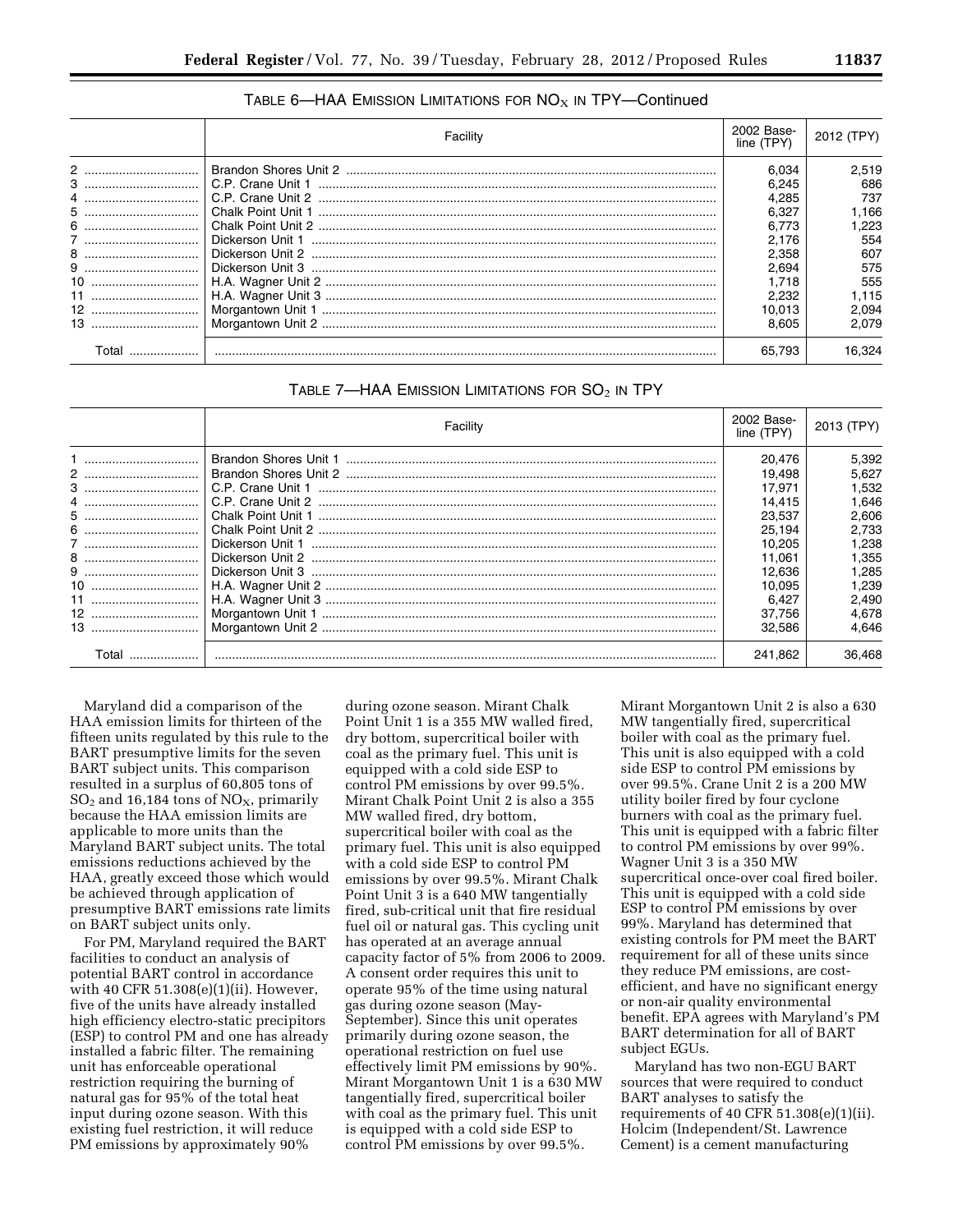plant located in Hagerstown, Maryland. The BART analysis was done for the long dry Portland cement kiln. Current controls for PM consist of multi-clones and an electrostatic precipitator. For  $NO<sub>X</sub>$ , the facility currently utilizes a mid-kiln tire firing system with mixing air technology and a low- $N_{\rm X}$  type burner. For  $SO<sub>2</sub>$  the current controls consist of injection of mixing air and inherent dry scrubbing. For this unit, Maryland determined the addition of selective non-catalytic reduction (SNCR) is BART for PM and  $NO<sub>X</sub>$  and current controls are BART for  $SO_2$ .

New Page/Westvaco/Luke Paper is a kraft pulp mill with two BART subject power boilers (Units 25 and 26) that share a common exhaust stream and has one recovery boiler (Unit 3). The power boilers are used as the primary and back-up systems for incineration of emissions from non-condensable gas and stripper off gas, the recovery boiler is used to recover chemicals from spent agent pulping liquors and to produce steam for the mill. Unit 25 burns coal as the primary fuel with natural gas used as a secondary fuel. Unit 26 originally burned oil as the primary fuel, but in 1982 was converted to natural gas. Unit 25 currently has a multi-cyclone mechanical collector in series with a baghouse for control of PM. The boiler is also equipped with an over-five air system, low- $NO<sub>X</sub>$  burners and a SNCR, installed in 2006, for controlling  $NO<sub>x</sub>$ emissions during ozone season. In a letter dated October 31, 2007, the facility committed to install either a spray dryer absorber or a circulating dry scrubber resulting in approximately 90% emission reduction from the 2002 baseline. Unit 26 currently has no controls. Unit 3 has a two level staged combustion air control system for the control of  $SO<sub>2</sub>$  and  $NO<sub>X</sub>$  emissions and the three-chamber ESP for the control of PM. Maryland determined BART for Unit 25 to be the current controls for PM which consist of multi-cyclones, baghouse and year-round operation of the existing SNCR, low  $NO<sub>X</sub>$  burners, and overfire air for  $NO<sub>X</sub>$  controls and the addition of spray dryer absorber or a circulating dry scrubber for  $SO<sub>2</sub>$ . For Unit 26, the natural gas fired boiler, Maryland determined BART to be that no add-on controls were necessary since the use of natural gas results in very low emissions of  $SO_2$ ,  $NO_X$ , and PM. For Unit 3, the recovery boiler, the current controls consist of two level staged combustion air control system for the control of  $SO<sub>2</sub>$  and  $NO<sub>X</sub>$  emissions and the three-chamber ESP for the control of PM. EPA agrees with MDE's analyses

and conclusions for the non-EGU BART determinations.

## *C. Consultation With States and FLMs*

On May 10, 2006, the MANE–VU Air Directors adopted the Inter-RPO State/ Tribal and FLM Consultation Framework that documented the consultation process within the context of regional haze planning and was intended to create greater certainty and understanding among RPOs. The MANE–VU states held ten consultation meetings and/or conference calls from March 1, 2007 through March 21, 2008. In addition to the MANE–VU members attending these meetings and conference calls, participants from VISTAS, Midwest RPO, and the relevant FLMs were also in attendance. In addition to the conference calls and meeting, the FLMs were given the opportunity to review and comment on each of the technical documents developed by MANE–VU.

On September 22, 2008 and November 18, 2011, Maryland submitted a draft Regional Haze SIP to the relevant FLMs for review and comment pursuant to 40 CFR 51.308(i)(2). In a letter dated January 25, 2012, the FLMs provided comments on the draft Regional Haze SIP in accordance with 40 CFR 51.308(i)(3). The comments received from the FLMs were addressed and included in Appendix C of the Maryland Regional Haze SIP submittal.

On January 6, 2012, the MDE provided public notice of the opportunity to comment on the SIP revision and on February 9, 2012 held the public hearing. To address the requirement for continuing consultation procedures with the FLMs under 40 CFR 51.308(i)(4), Maryland commits in their SIP to ongoing consultation with the FLMs on Regional Haze issues throughout the implementation.

## *D. Periodic SIP Revisions and Five-Year Progress Reports*

Consistent with the requirements of 40 CFR 51.308(g), Maryland has committed to submitting a report on reasonable progress (in the form of a SIP revision) to the EPA every five years following the initial submittal of its regional haze SIP. The reasonable progress report will evaluate the progress made towards the RPGs for the impacted Class I areas.

### **IV. What action is EPA proposing to take?**

EPA is proposing to approve a revision to the Maryland SIP submitted by the State of Maryland through the MDE on February 13, 2012 that

addresses regional haze for the first implementation period. EPA is proposing to make a determination that the Maryland Regional Haze SIP contains the emission reductions needed to achieve Maryland's share of emission reductions agreed upon through the regional planning process. Furthermore, Maryland's Regional Haze Plan ensures that emissions from the State will not interfere with the reasonable progress goals for neighboring states' Class I areas. EPA has determined that the Regional Haze Plan submitted by the State of Maryland satisfies the requirements of the CAA. EPA is taking this action pursuant to those provisions of the CAA. Accordingly, EPA is also proposing to find that this revision meets the applicable visibility related requirements of CAA section 110(a)(2) including but not limited to 110(a)(2)(D)(i)(II) and 110(a)(2)(J), relating to visibility protection for the 1997 8–Hour Ozone NAAQS and the 1997 and 2006 PM<sub>2.5</sub> NAAQS. EPA is soliciting public comments on the issues discussed in this document. These comments will be considered before taking final action.

### **V. Statutory and Executive Order Reviews**

Under the CAA, the Administrator is required to approve a SIP submission that complies with the provisions of the CAA and applicable Federal regulations. 42 U.S.C. 7410(k); 40 CFR 52.02(a). Thus, in reviewing SIP submissions, EPA's role is to approve state choices, provided that they meet the criteria of the CAA. Accordingly, this action merely proposes to approve state law as meeting Federal requirements and does not impose additional requirements beyond those imposed by state law. For that reason, this proposed action:

• Is not a ''significant regulatory action'' subject to review by the Office of Management and Budget under Executive Order 12866 (58 FR 51735, October 4, 1993);

• Does not impose an information collection burden under the provisions of the Paperwork Reduction Act (44 U.S.C. 3501 *et seq.*);

• Is certified as not having a significant economic impact on a substantial number of small entities under the Regulatory Flexibility Act (5 U.S.C. 601 *et seq.*);

• Does not contain any unfunded mandate or significantly or uniquely affect small governments, as described in the Unfunded Mandates Reform Act of 1995 (Pub. L. 104–4);

• Does not have Federalism implications as specified in Executive